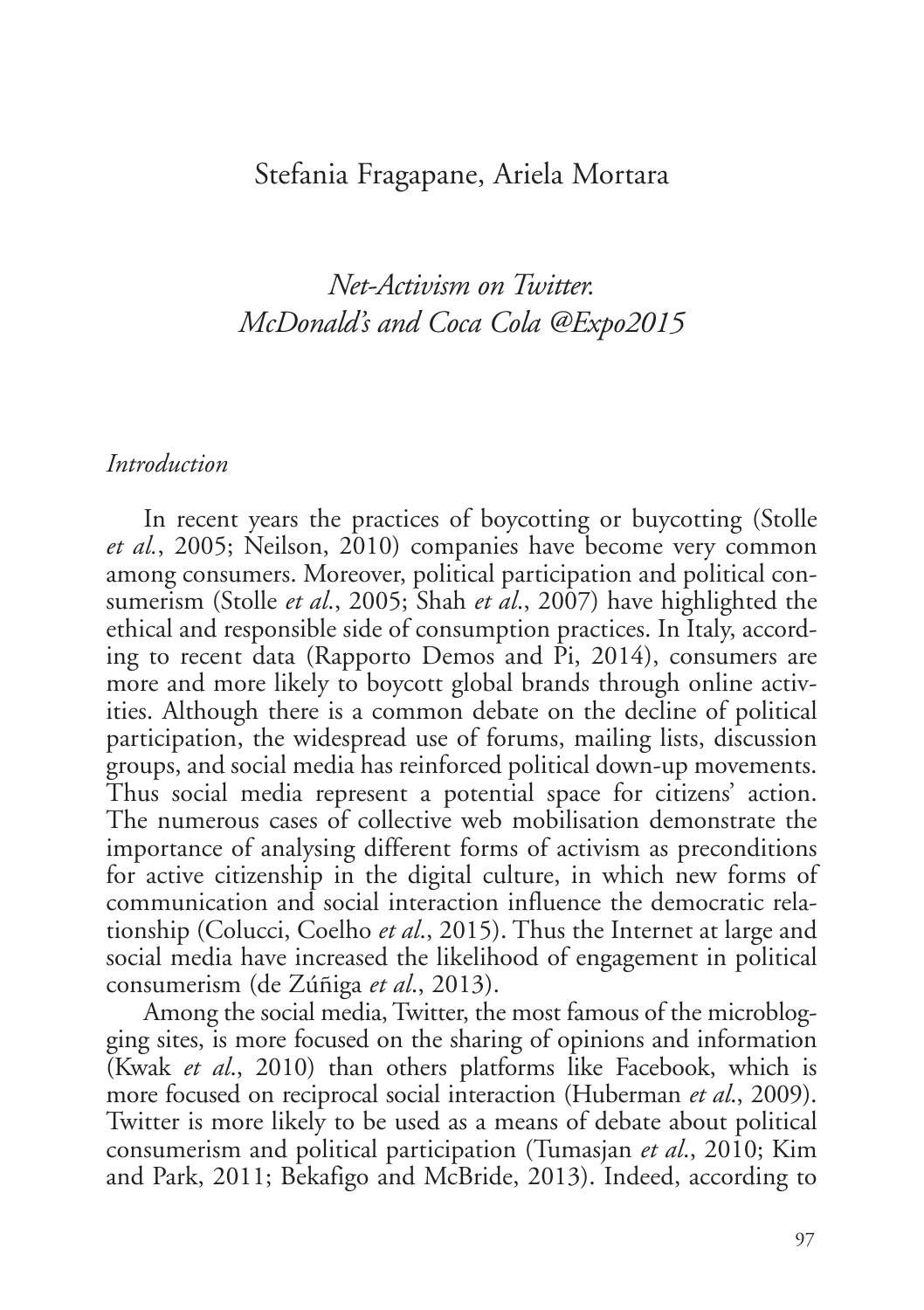Zimmer and Proferes (2014), activists have used Twitter as a communication and coordination tool during global political and social protests, e.g. the 2007 Nigerian election protests, the 2008-2009 Iranian protests, the 2011 Arab Spring protests, and the Occupy movement. Moreover, social media have become an important channel for expressing and measuring consumer behaviour and attitudes. Frequently, marketeers and brand managers use Twitter to gauge feeling about their products (Jansen *et al*., 2009); and also the financial industry has used the sentiment of Twitter messages to predict short-term performance of the stock market (Bollen *et al*., 2011; Zhang *et al*., 2011). Finally, over the last few years, many academics have used Twitter to gain knowledge about the thoughts and opinions of Internet users (Zimmer and Proferes, 2014).

This paper presents the results of a qualitative analysis conducted on Twitter posts. The aim was to analyse Italian consumer reactions to the news concerning McDonald's and Coca-Cola's official sponsorship of Expo 2015.

### *Research objectives and methodology*

To understand Italian consumers reaction, authors have contentanalysed the posts in order to detect the emerging sentiment, manually extracting the most relevant categories and themes. Authors preferred manual extracting because, in analysing the sentiment, as the context often determines the different meaning of words (Liu and Zhang, 2012). Moreover, authors have studied user practice and cultural processes, which create a collective sense around the participation of McDonald's and Coca-Cola at Expo.

<span id="page-1-4"></span><span id="page-1-2"></span>To gather the sample, authors have used the Twitter search function<sup>[1](#page-1-0)</sup> at first with the generic hashtag #expo 2015, then selecting 'all tweets' and 'all people', in the advanced search form, combining it with several relevant hashtags (see [table 1\)](#page-2-0). Authors have collected and subsequently analysed 741 'top tweets'<sup>[2](#page-1-1)</sup>.

<span id="page-1-3"></span><span id="page-1-0"></span><sup>&</sup>lt;sup>[1](#page-1-2)</sup> As of 19 May, 2015 Twitter offers a new search function to all logged-in users, allowing the filtering of content results by date range, language, and even feeling (advanced search).

<span id="page-1-1"></span><sup>&</sup>lt;sup>[2](#page-1-3)</sup> Twitter enables the filtering of results by Top, Live, Accounts, Photos, and Videos. The Top Tweets are the most relevant, which are selected by a special Twitter algorithm able to detect the most popular tweets according to the users (FAQs about top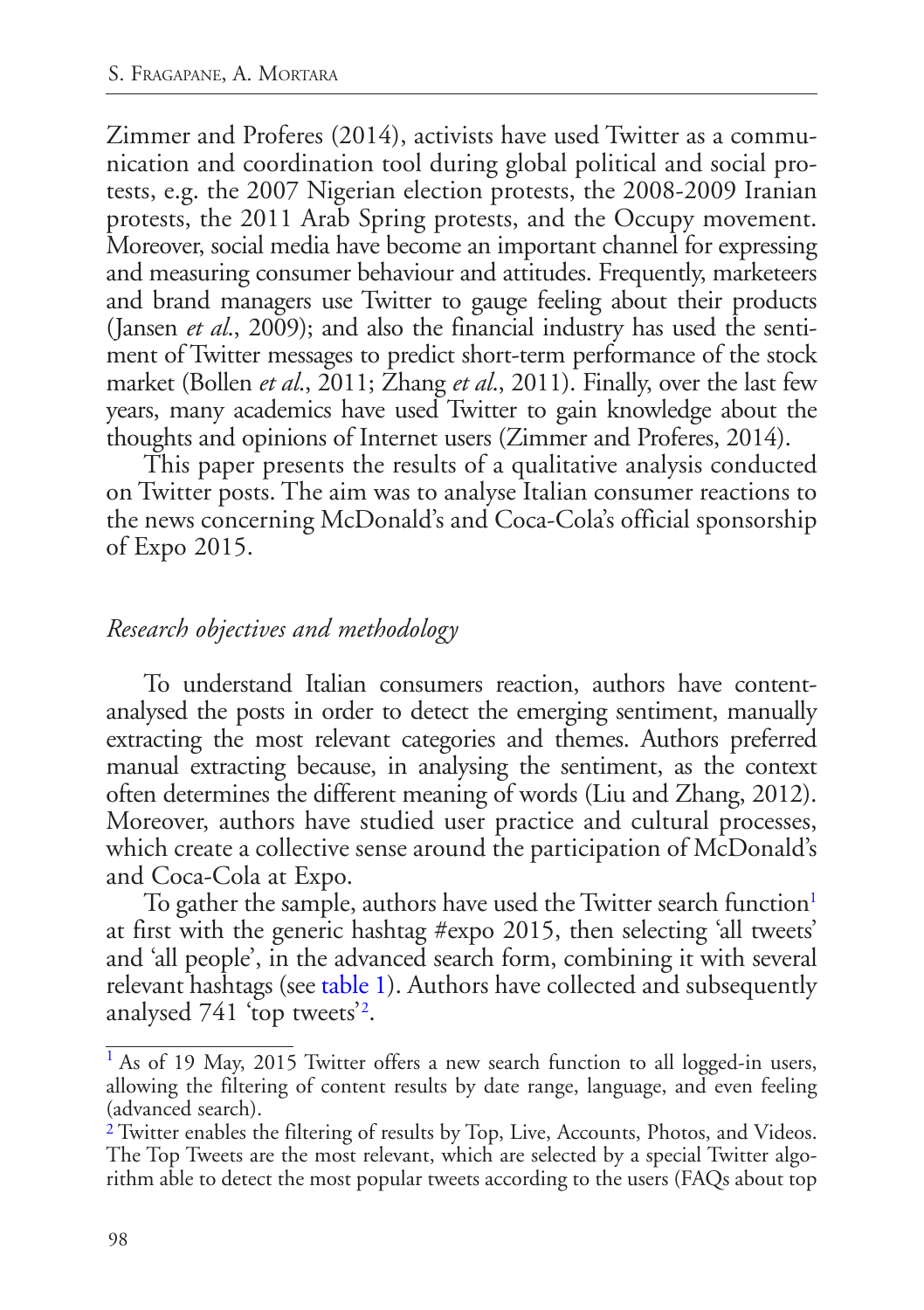<span id="page-2-4"></span>

| <b>HASHTAG</b>                            | LANGUAGE | PERIOD                 |
|-------------------------------------------|----------|------------------------|
| #expo2015 AND #mcdonald's                 | Italian  | $02/27/153 - 09/15/15$ |
| #expo2015 AND #cocacola                   | Italian  | 02/27/15-09/15/15      |
| #expo2015 AND #mcdonald's<br>AND#cocacola | Italian  | 02/27/15-09/15/15      |

<span id="page-2-0"></span>Tab. 1 *– [Search key combination](#page-1-4)*

#### *Results*

<span id="page-2-3"></span>[Table 2](#page-2-2) summarises the results according to the total number of tweets and the keyword combinations, highlighting also tweets coming from institutional, corporate or public accounts.

<span id="page-2-2"></span>Tab. 2 *– [Number of tweets according to keywordcombinations](#page-2-3)*

|               | #COCA COLA                                                      | #MCDONALD'S                                             | #COCACOLA<br><b>AND</b><br>#MCDONALD'S            | <b>TOT</b>                                           |
|---------------|-----------------------------------------------------------------|---------------------------------------------------------|---------------------------------------------------|------------------------------------------------------|
| #EXPO<br>2015 | 302<br>$(162 \text{ coming from})$<br>non-personal<br>accounts) | 415<br>$(119)$ coming from<br>non-personal<br>accounts) | 25<br>(6 coming from<br>non-personal<br>accounts) | 741<br>(287 coming from<br>non-personal<br>accounts) |

Authors have then content analysed the posts as of the expressed sentiment. The negative sentiment mostly highlights the inconsistency of the value system of the two corporations with the Expo core topic. 'Feeding the planet', the Expo value proposition, and the ethical value system fostered by the Expo communication as opposed to the trash food, health concerns, the bad choice of Italian authorities, and the

search results - Twitter Help Center [<https://support.twitter.com/articles/253356](https://support.twitter.com/articles/253356)> (last access 09.18.2015)).

<span id="page-2-1"></span><sup>&</sup>lt;sup>[3](#page-2-4)</sup> The initial date is the release date of the news concerning the official sponsorship of McDonald's and Coca Cola at Expo2015.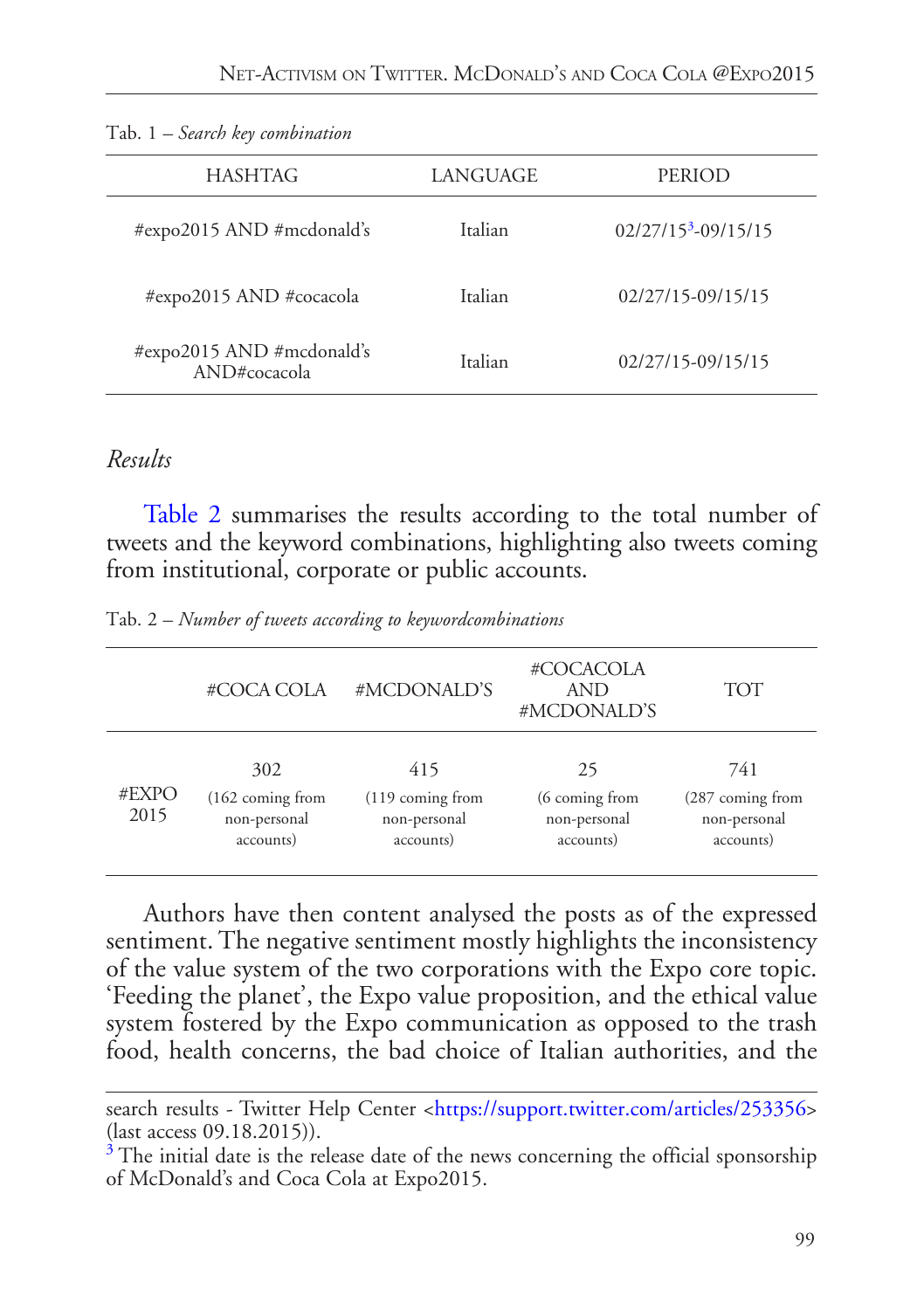inconsistency of Italian citizens.

However, the positive sentiment, quantitatively less evident, highlights more of a marketing oriented approach sustaining brand equity of the two companies. The presence of the two sponsors allows a more meaningful experience to visitors.

#### *Negative sentiment*

Most of the negative remarks appear just after news of the sponsorship deal. The tweets often share online articles about the 'defeat' and inconsistency of the two corporations' image and value system with the Expo 2015 main topic<sup>[4](#page-3-0)</sup>:

<span id="page-3-3"></span><span id="page-3-2"></span>Expo 2015, again a defeat: McDonald's and Coca Cola sponsor. Il Fatto #Expo201[5](#page-3-1)#cocacola #mc#zeroconsistency  $(1 \text{ March } 2015)^5$ 

#Expo 2015, # Italy wordlfamous 4 #mediterraneandiat, has #McDonald's as OfficialSponsor & #CocaCola as OfficalSoftDrinkPartner (1 March 2015)

Really #cocacola & #McDonald's are sponsors of #expo 2015?! #eatinghealthy?! (4 March 2015)

@NoExpo 2015, #Expo2015 highlights organic food and then chooses, as official sponsors #CocaCola and #McDonald's (11 March 2015)

### *#Trashfood vs Expo*

Since the documentary film 'Supersize me' (2004), McDonald's has been the icon of bad dietary choice. Public opinion, media, and medical research point the finger at the junk food served in fast food restaurants. The topic of a healthy diet is one of the main inconsistencies

<span id="page-3-0"></span> $4$  On 28 February, 2015 Il Fatto Quotidiano reports the news using the term defeat [<http://www.ilfattoquotidiano.it/2015/02/28/expo-2015-lennesima-sconfit](http://www.ilfattoquotidiano.it/2015/02/28/expo-2015-lennesima-sconfitta-mc-donalds-e-coca-cola-sponsor/1463991)[ta-mc-donalds-e-coca-cola-sponsor/1463991>](http://www.ilfattoquotidiano.it/2015/02/28/expo-2015-lennesima-sconfitta-mc-donalds-e-coca-cola-sponsor/1463991) (last access 31.03.2017).

<span id="page-3-1"></span><sup>&</sup>lt;sup>[5](#page-3-3)</sup> In order to comply with ethical standards, authors have anonymised all the tweets and then translated them from Italian, trying to maintain the original colloquial language.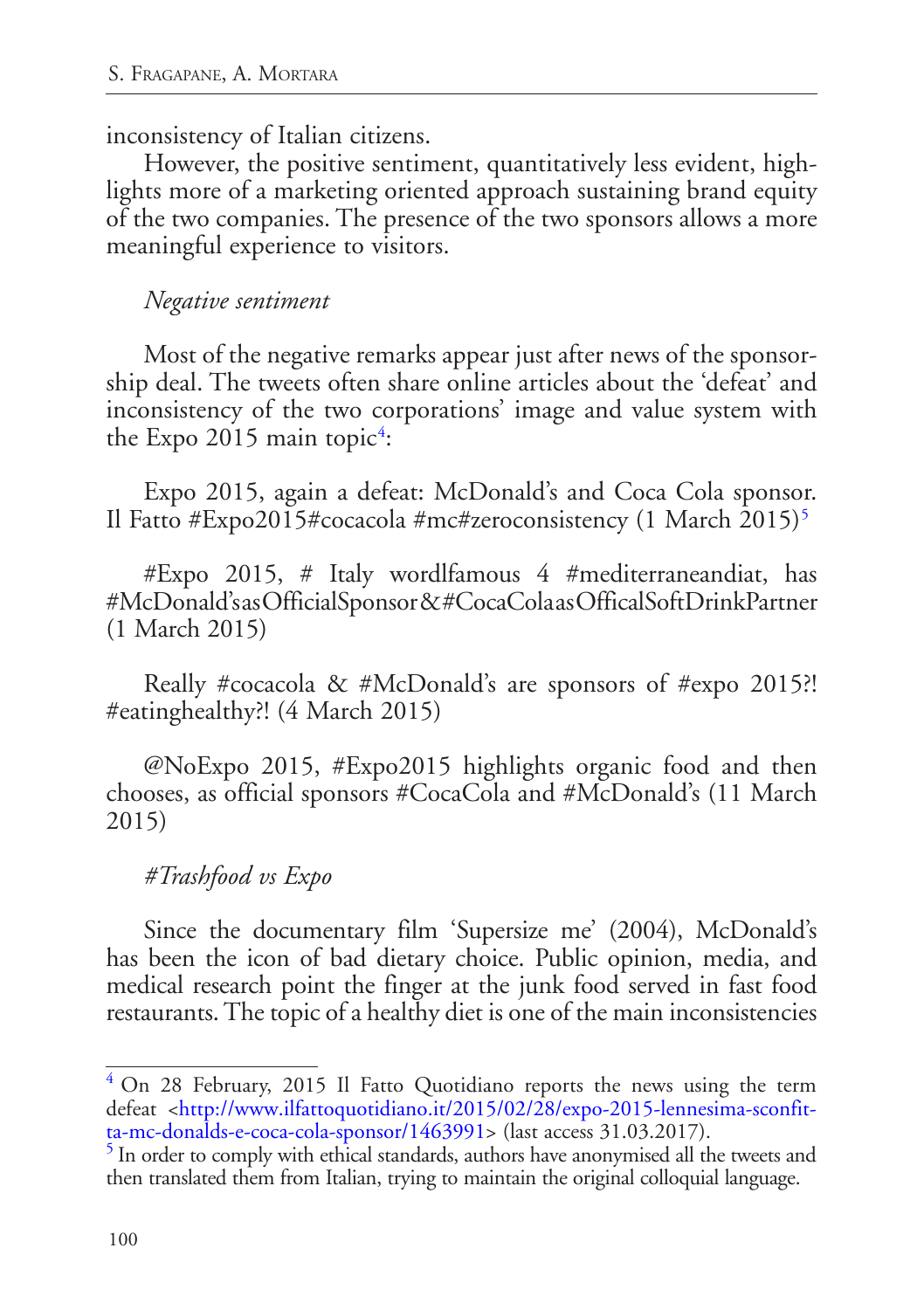regarding the general knowledge that MacDonald's and Coca-Cola represent a very unwise alimentary choice. Junk food as opposed to the Mediterranean diet and lovely Italian food are the reasons to criticise the poor choice of sponsors.

#Expo2015 represents the world window of Italian healthy food. Say NO to McDonald's as sponsor. It'll be a shame for Italy.

McDonald's hamburgers are good for a balanced diet. Even the exhausted oil is not so bad [#Expo2015.](https://twitter.com/hashtag/Expo2015?src=hash)

[#Expo2015:](https://twitter.com/hashtag/Expo2015?src=hash) [#Italia](https://twitter.com/hashtag/Italia?src=hash) worldwide famous 4 the [#mediterre](https://twitter.com/hashtag/dietamediterranea?src=hash)[andiet](https://twitter.com/hashtag/dietamediterranea?src=hash) has [#McDonald](https://twitter.com/hashtag/McDonald?src=hash)'s as OfficialSponsor and [#CocaCola](https://twitter.com/hashtag/CocaCola?src=hash) as OfficialSoftDrinkPartner.

## *Global companies vs local promises*

As multinational companies, McDonald's and Coca-Cola are perceived as global corporations able to impose themselves as sponsors, forcing their marketing strategies and deepening the inequalities among countries. Thus consumers, trying to resist and re-create commercial culture in order to transform society (Sandlin and Milam, 2008), redefine the Coca-Cola iconic can, which does not symbolize sharing among friends but the exploitation of people.

#CocaCola is often mentioned with the hashtags of other big companies and brands, which are held responsible for exploiting people. The eloquent image (below) underlines the inconsistency between the Expo promise 'feeding the planet' and the actual activities of many companies.

In the struggle between global and local, Twitter users highlight the superiority of the Italian pizza compared to the Big Mac, criticizing the recent commercial in which a kid chose a happy meal over a pizza.

## *The defeat*

If choosing two of the biggest global companies as Expo 2015 official sponsors sounds like a defeat, citizens also criticise the work of Italian politicians and institutions in managing the event. The inconsistency of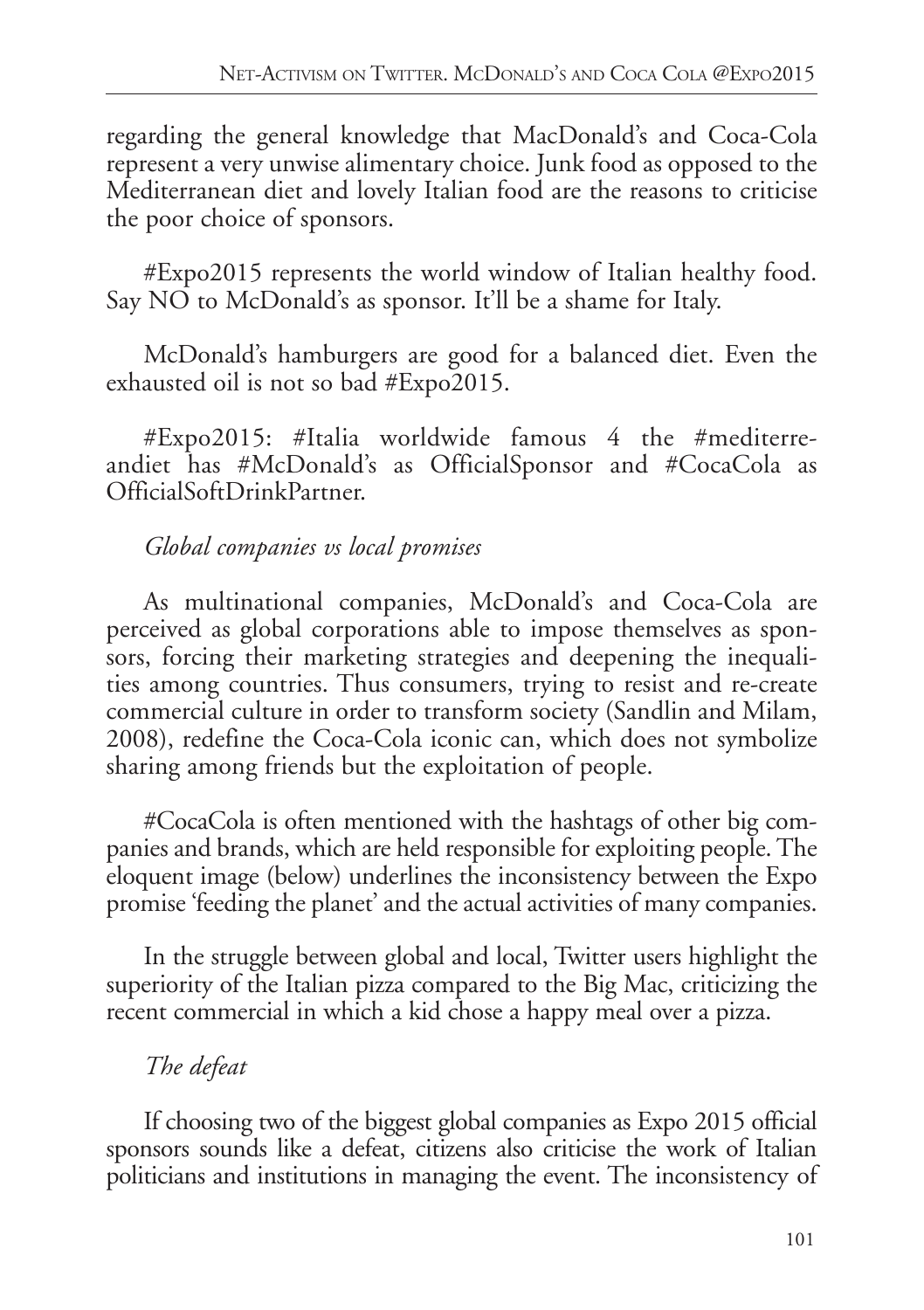

Fig. 1 *– Reappropriation of a Coca-Cola can*[6](#page-5-0)

<span id="page-5-2"></span>

Fig. 2 *– Inconsistency between Expo value proposition and sponsors*[7](#page-5-1)

<span id="page-5-3"></span><span id="page-5-0"></span> $6$  The tweet says: #water more expensive than#CocaCola at #Expo2015, it's a marketing strategy too.

<span id="page-5-1"></span><sup>&</sup>lt;sup>[7](#page-5-3)</sup> The tweet says: 'feeding the planet...' have we finished speaking about it?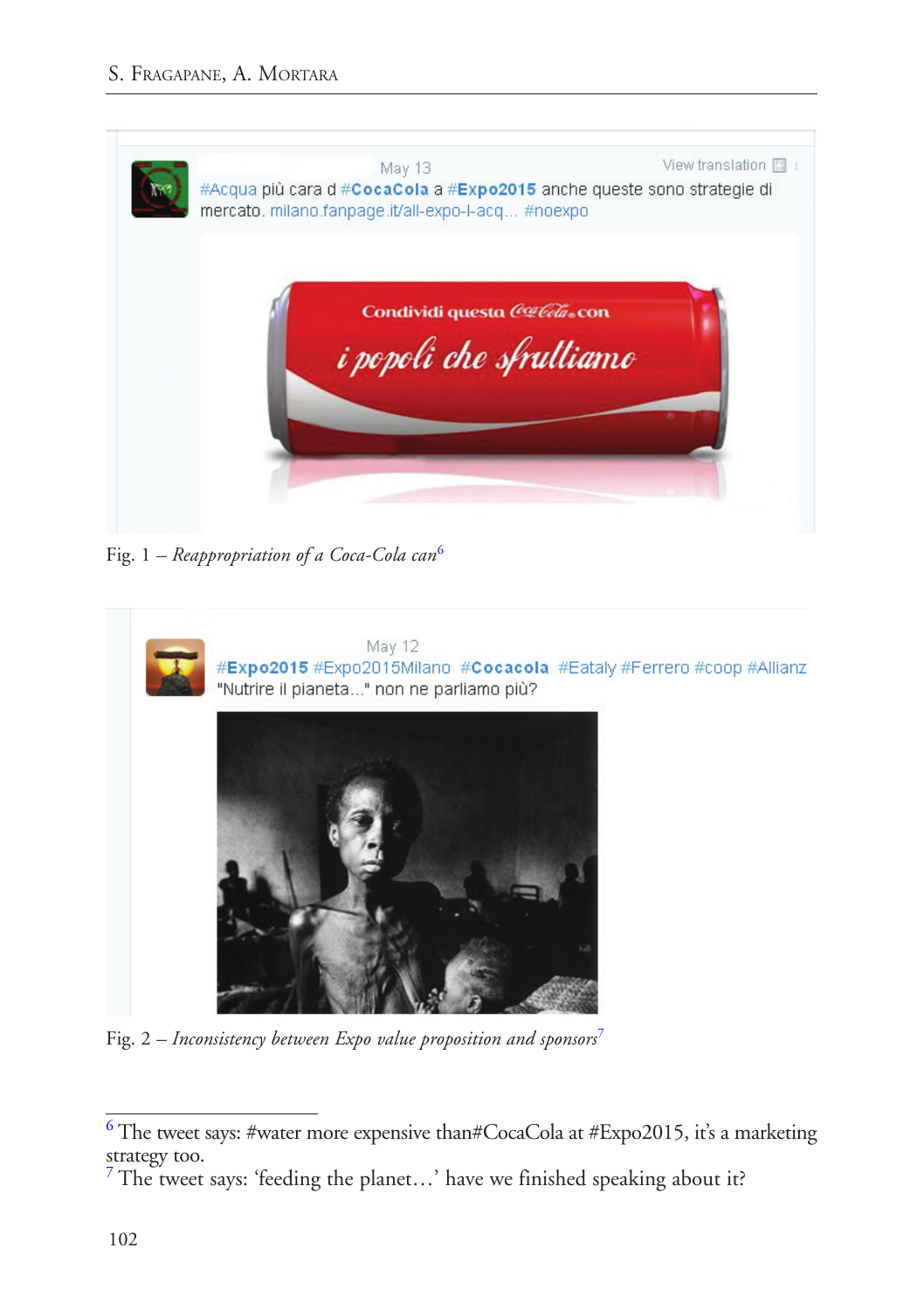institutional choices emerges as one of the main topics together with the visitors' feeling of betrayal as the political failure to maintain the Expo value propositions. Moreover, citizens remark the bad image of Italy in an international scenario and the scandals related to Expo procurements.

<span id="page-6-1"></span>McDonald's at Expo, as if Herod were a witness for Unicef #food #EXPO2015 #sustainable #development [8](#page-6-0) .

I can't decide, it's worse the corruption in the construction sites or McDonald's stand? [#Expo2015](https://twitter.com/hashtag/Expo2015?src=hash) [#](https://twitter.com/hashtag/Italia?src=hash)ready4Expo #feedthebigmacenergy4life.

Why did #Expo2015 CEO Sala lie during #Report saying he didn't get money from the sponsors, while according to #CocaCola they have paid 10mil?

[#Expo2015](https://twitter.com/hashtag/Expo2015?src=hash) it's all about organic and then chooses [#CocaCola](https://twitter.com/hashtag/CocaCola?src=hash) e [#McDonald'](https://twitter.com/hashtag/McDonald?src=hash)s as official sponsors.

McDonald's at [#Expo2015](https://twitter.com/hashtag/Expo2015?src=hash) the biggest restaurant with 300 seats. Healthy food? Italian food? No #consistency at all.

### *Positive sentiment*

Besides the negative sentiment, the presence of McDonald's and CocaCola at Expo 2015 fosters some positive thoughts too. Consumers – who actually love the brands – appreciate the possibility to try different flavours (the Coca-Cola pavilion presents products not available in the Italian or even European markets) and new products (McDonald's offers special burgers and interactive totems to place orders). Brand fans use Twitter to propose old and vintage packaging or commercials and to highlight the great experience that they are going to have.

#Expo2015 #CocaCola Pavilion…Could I miss it?/ Never!!!! What a pavilion!

<span id="page-6-0"></span>[<sup>8</sup>](#page-6-1) The tweet refers to the following article: <[http://popoffquotidiano.it/2015/03/12/](http://popoffquotidiano.it/2015/03/12/mcdonalds-a-expo-come-erode-allunicef/) [mcdonalds-a-expo-come-erode-allunicef/](http://popoffquotidiano.it/2015/03/12/mcdonalds-a-expo-come-erode-allunicef/)> (last access 31.03.2017).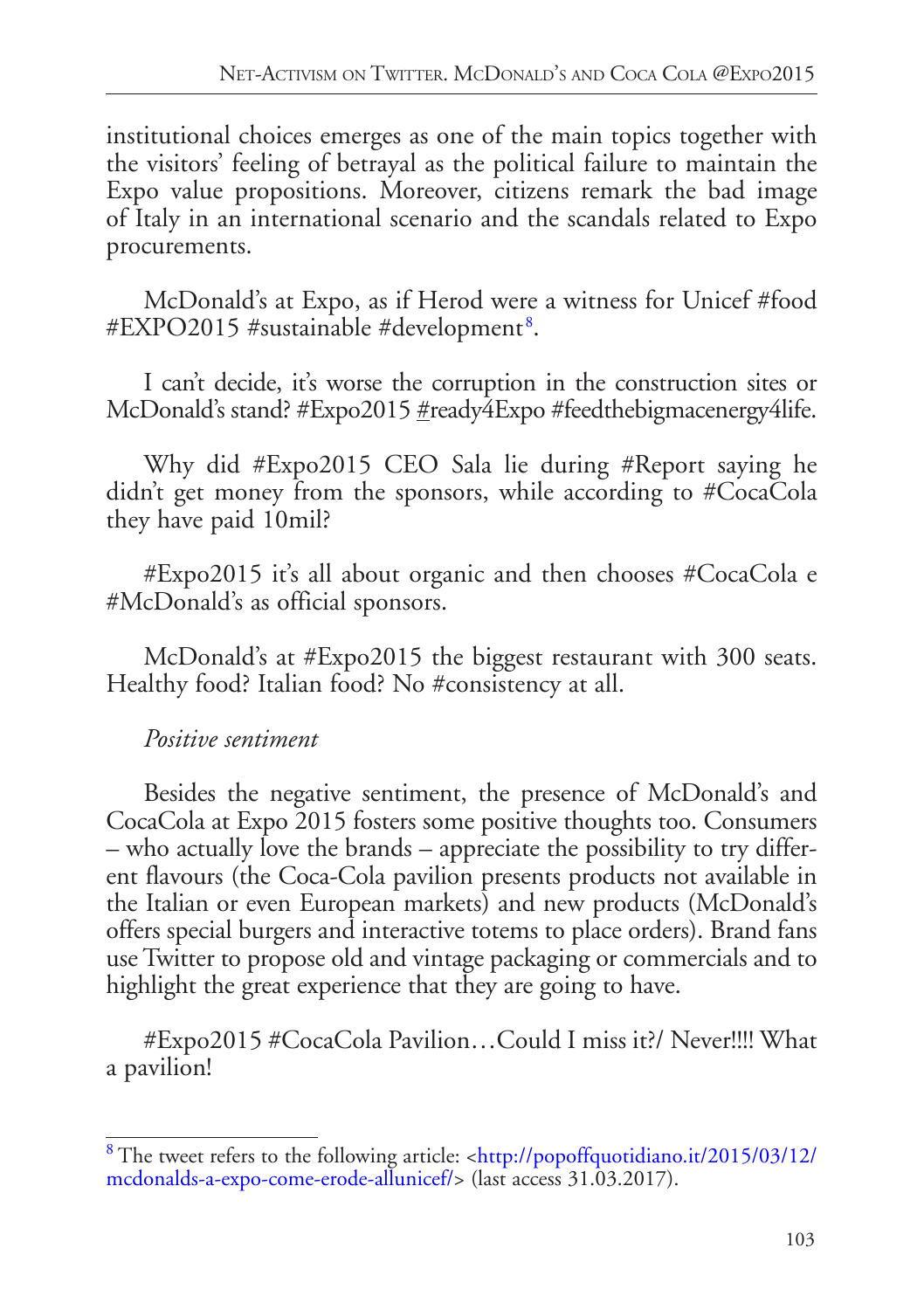<span id="page-7-1"></span>Among the topics of positive sentiment some tweets criticise those who assume a tough position against the brands encouraging extreme ideological positions and fostering a rhetorical discourse of Slow Food<sup>[9](#page-7-0)</sup> against fast food.

### *Conclusions*

Digital media confirm themselves as relevant tools which analyse socio-cultural relationships that 'shape and structure our possibilities for social action, education and cultural expression across all generations and walks of life' (Radovanović *et al.*, 2015).

Social media, particularly Twitter, offer a space which expresses different identities. In the 'connective' action, differently from the 'collective' action, political content is often manifested through personalised ideas that are highly inclusive and easily transferable to different platforms. Thus, identity can be seen as a 'collective identity' within a limited time span (Giglietto and Yenn, 2015).

According to previous research (Kwak *et al.*, 2010; Bennato, 2011), Twitter confirms itself as a useful means of sharing opinions and information. As for political stances, the analysis highlights the habit of proposing and sharing content from more authoritative sources, typically on-line and off-line newspapers. Moreover, many tweets propose topics concerning the most common criticisms against the two brands; producing trash food with a very high content of sugar or fat underlines the inconsistency between the sponsors and the main topic of Expo 2015.

On average, McDonald's elicits more critical remarks compared to Coca-Cola probably because of the reputation for unhealthy, processed, sugary foods that the brand has gained over the years. Despite recent efforts to offer healthier products, McDonald's is losing market share, also in the domestic market (Sutton, 2015), no matter how much it claims to be improving the quality of its products. Twitter users underline the scarce credibility of McDonald's offering a vegan burger – or completing the menu with sliced apple – and interpret such efforts as deceptive. Italian food, as a prototype of the Mediterranean diet, emerges as a benchmark for healthier food.

<span id="page-7-0"></span><sup>&</sup>lt;sup>[9](#page-7-1)</sup> By the way, the Slow Food brand at Expo2015 is also criticised.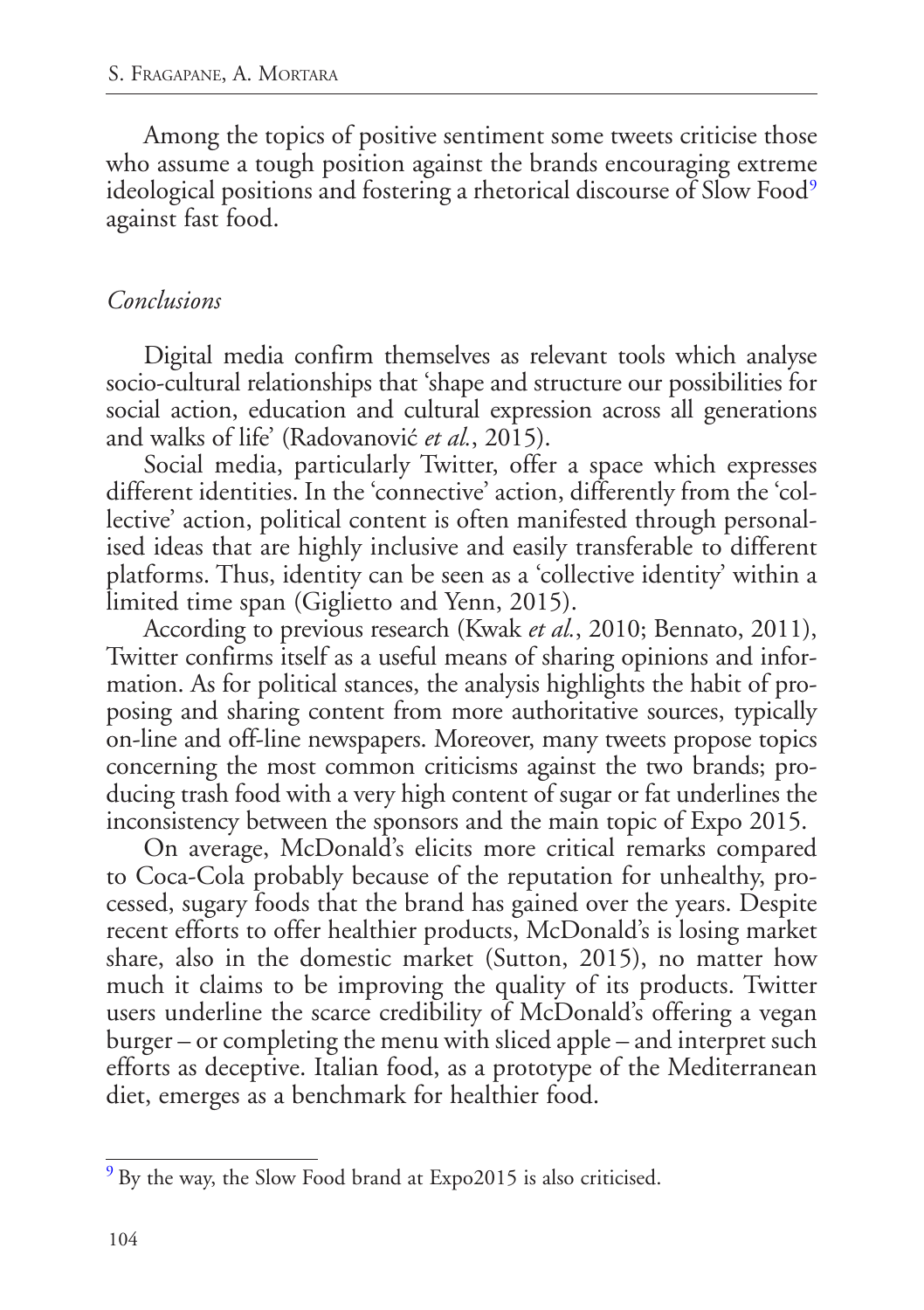Conversely, Twitter users are overall less critical towards Coca-Cola; the brand engages them promising a rewarding experience inside its pavilion. The main accusation is towards the high quantity of sugar contained in a can of Coke, which is held responsible for obesity and diabetes.

In order to have a more complete picture regarding the different forms and tools of net-activism and the differences or similarities between net- and traditional activism further research could be useful. Indeed these qualitative results could be integrated through qualitative or quantitative data describing the multiform world of political participation. Such data could be gathered surveying different social platforms.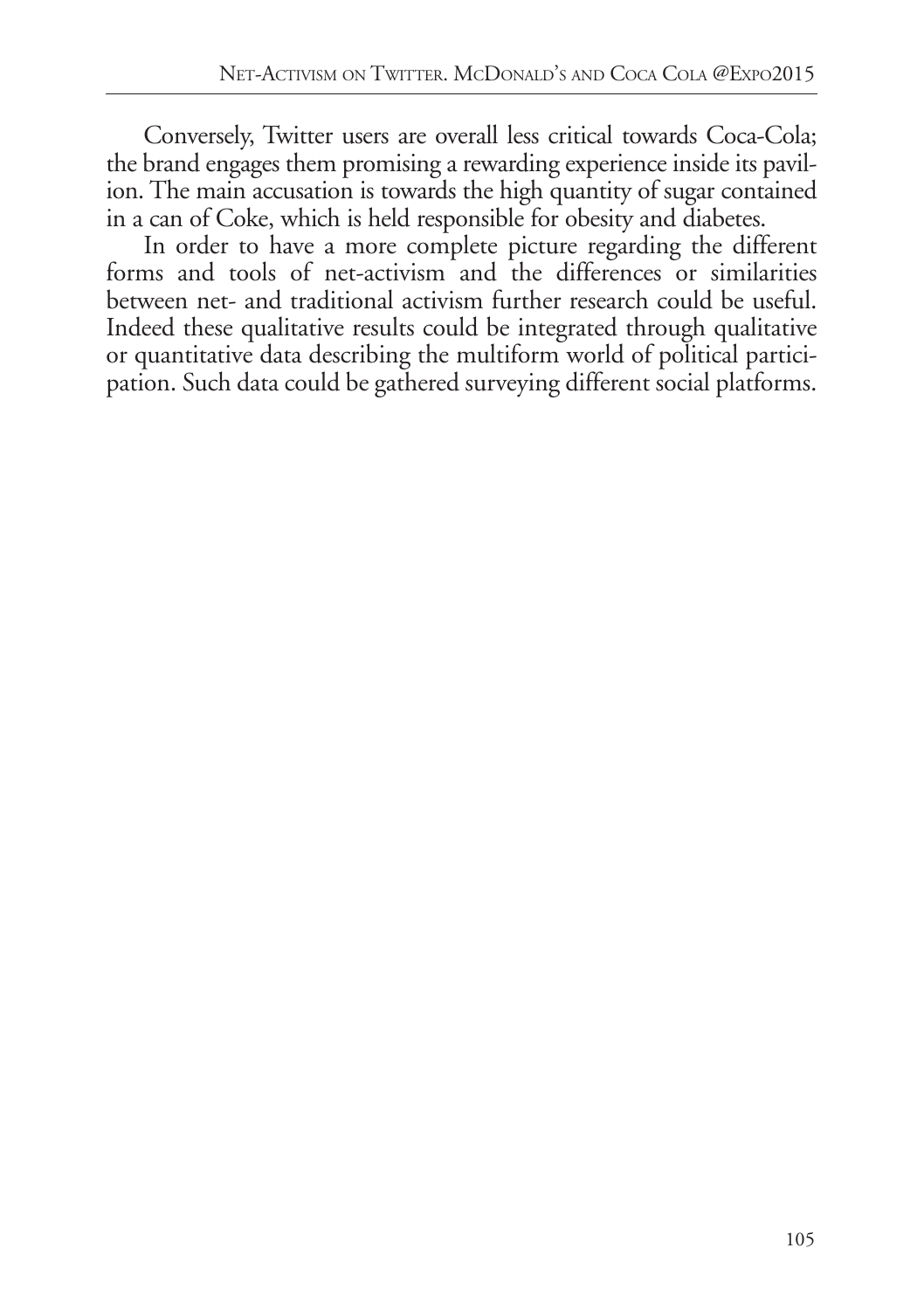**REFERENCES** 

- BEKAFIGO, M.A. and MCBRIDE, A. (2013). Who tweets about politics? Political participation of Twitter users during the 2011gubernatorial elections. *Social Science Computer Review*, 31(5), 625-643.
- Bennato, D. (2011). *Sociologia dei media digitali*. Roma: Laterza.
- BOLLEN, J., HUINA, M. and XIAOJUN, Z. (2015). Twitter mood predicts the stock market. *Journal of Computational Science*, 2(1), 1-8.
- Colucci Coelho, I., Ramos, V. and Malini, F. (2015). A Research Design for the Analysis of the Contemporary Social Movements. *#Microposts2015. Workshop proceedings ( )*, 1935 <[http://ceur-ws.](http://ceur-ws.org/Vol-1395) [org/Vol-1395>](http://ceur-ws.org/Vol-1395) (last accessed 20.04.2016).
- de Zúñiga, H.G., Copeland, L. and Bimber B. (2014). Political consumerism: Civic engagement and the social media connection. *New Media & Society*, 16(3), 488-506.
- GIGLIETTO, F. and LEE, Y. (2015). To Be or Not to Be Charlie: Twitter Hashtags as a Discourse and Counter-discourse in the Aftermath of the 2015 Charlie Hebdo Shooting in France. *#Microposts2015. Workshop proceedings ()*, 1935 *<*<http://ceur-ws.org/Vol-1395>> (last accessed 20.04.2016).
- Huberman, B.A., Romero, D.M. and Wu, F. (2008). Social networks that matter: Twitter under the microscope. First Monday, 14(1) Available at SSRN: [<http://ssrn.com/abstract=1313405](http://ssrn.com/abstract=1313405)> (last access 31.03.2017).
- JANSEN, B.J., ZHANG, M., SOBEL, K. and CHOWDURY, A. (2009). Twitter power: tweets as electronic word of mouth. *Journal of the American Society for Information Science and Technology*, 60(11), 2169-2188.
- Minjeong, K. and Park, H.W. (2011). Measuring Twitter-based political participation and deliberation in the South Korean context by using social network and Triple Helix indicators. *Scientometrics*, 90(1), 121-140.
- Kwak, H., Lee, C., Park, H. and Moon, S. (2010). What is Twitter, a social network or a news media? *Proceedings of the 19th international conference on World wide web*, 591-600, ACM.
- Bing, L. and Zhang, L. (2012). A survey of opinion mining and sentiment analysis. In Aggarwal, C.C. and Zhai, C.X, *Mining text data*. New York: Springer Science & Business Media, 415-463.
- Neilson, L.A. (2010). Boycott or buycott? Understanding political consumerism. *Journal of Consumer Behaviour*, 9(3), 214-227.